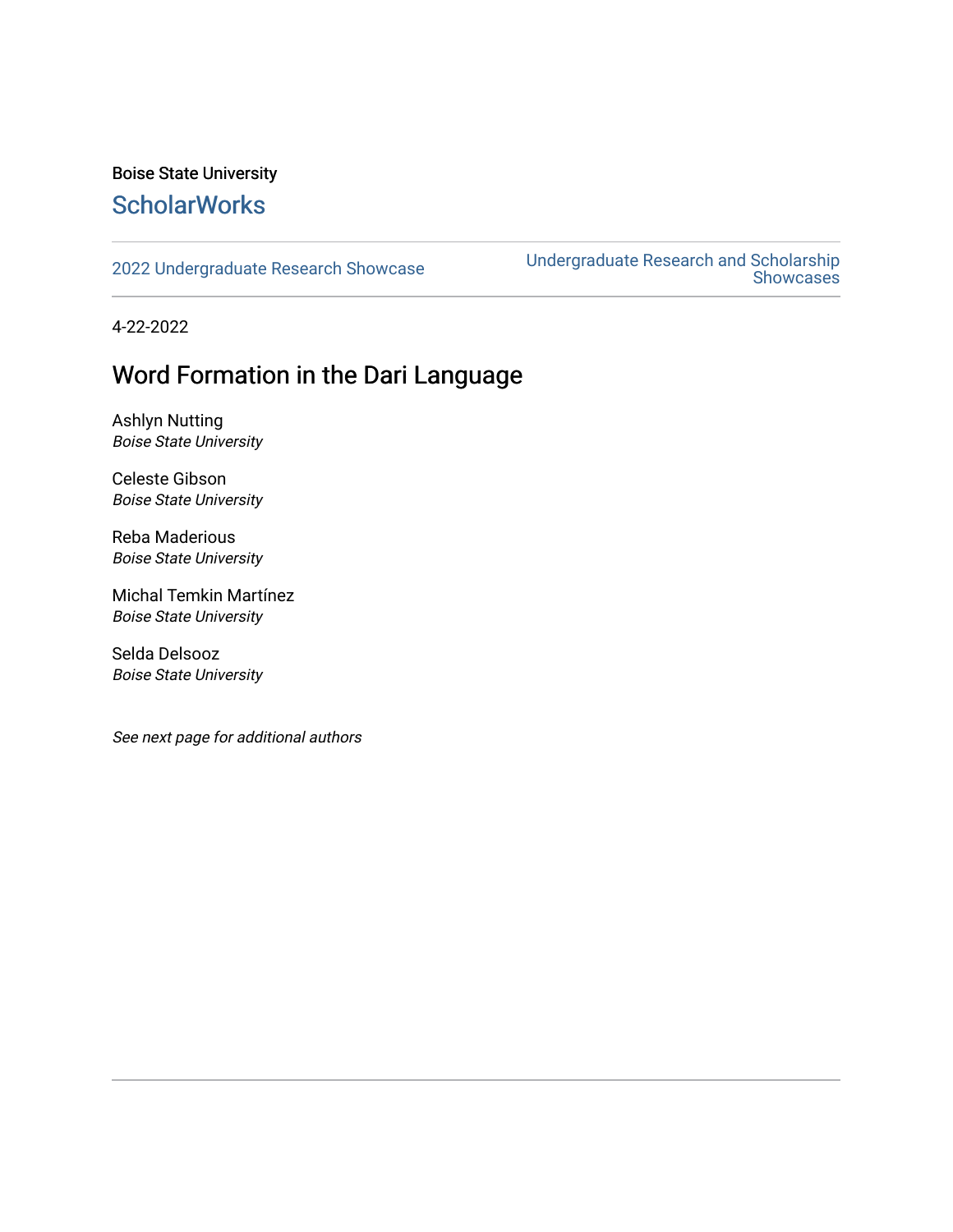### Authors

Ashlyn Nutting, Celeste Gibson, Reba Maderious, Michal Temkin Martínez, Selda Delsooz, Danielle Ali, Tim Thornes, Bryan Cain, Anna Gamino Garcia, Grace Jurhs, Janel Neukom, Caitlin Nguyen, and Megan Ostermann

This student presentation is available at ScholarWorks: [https://scholarworks.boisestate.edu/under\\_showcase\\_2022/](https://scholarworks.boisestate.edu/under_showcase_2022/59) [59](https://scholarworks.boisestate.edu/under_showcase_2022/59)